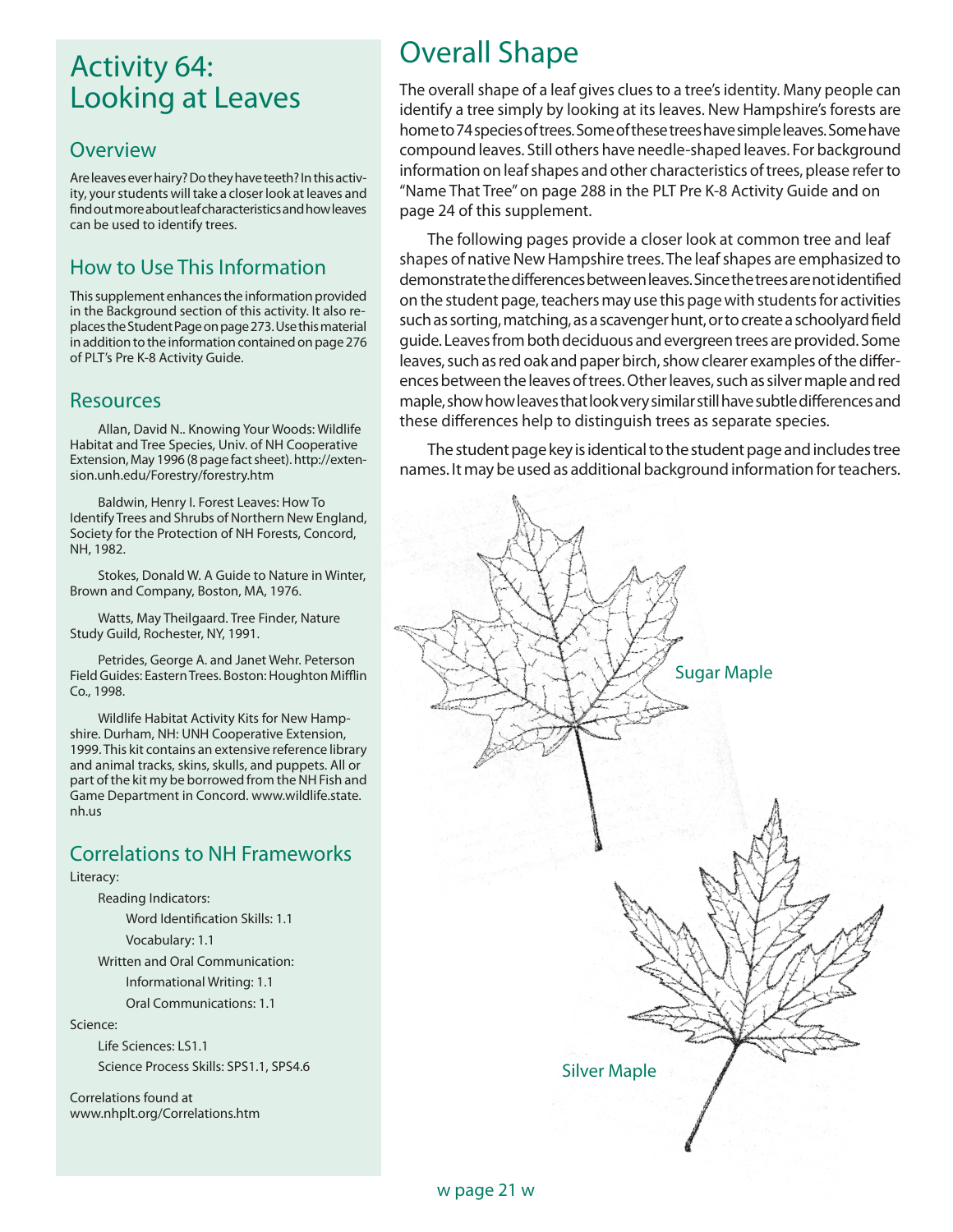# Student Page: A Look at New Hampshire Leaves



w page 22 w